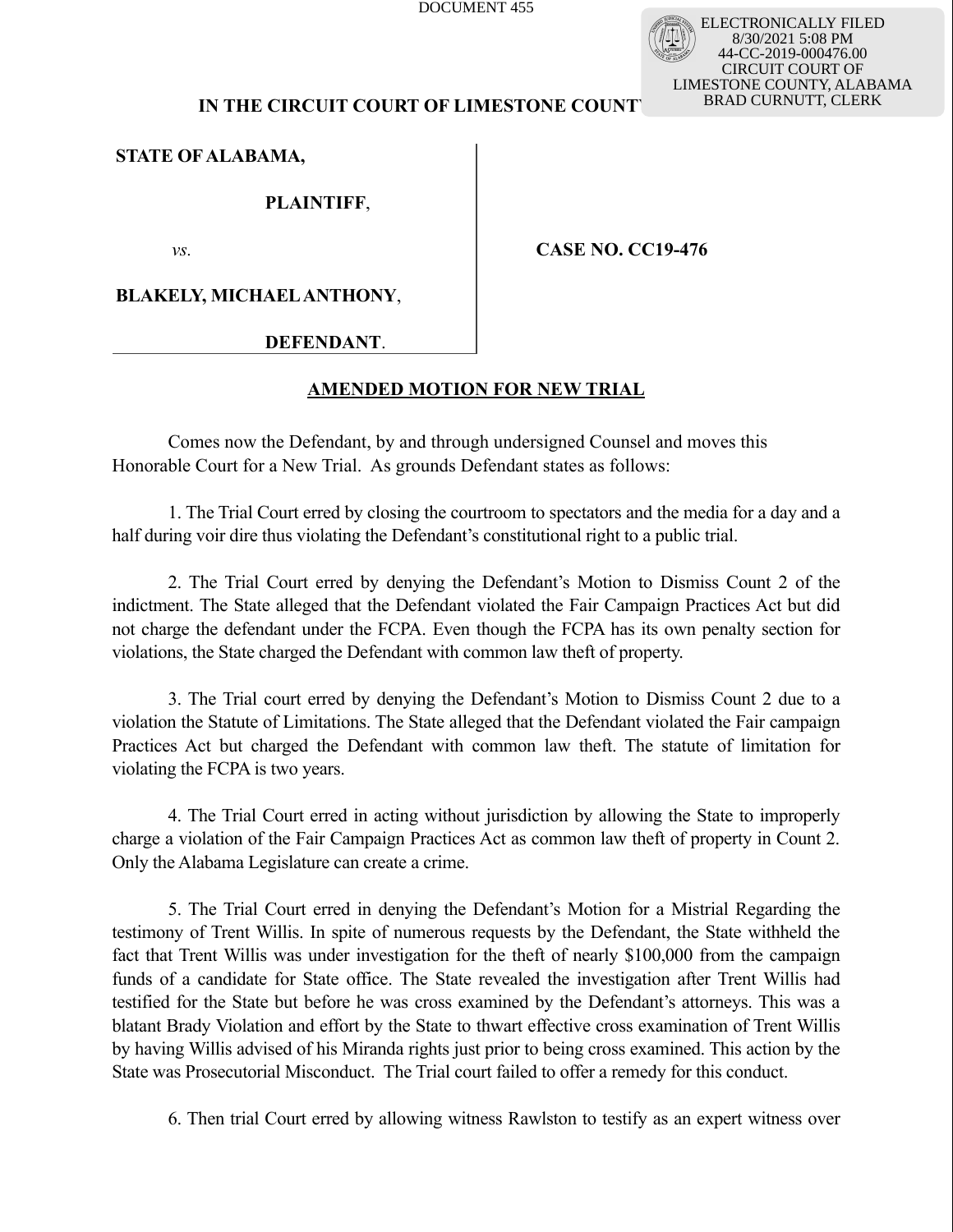objection and without proper foundation.

7. The Trial Court erred by allowing witness Rawlston to testify regarding the process followed by the Alabama Ethics Commission in handling an ethics complaint.

8. The Trial Court erred by allowing witness Rawlston to testify about State's exhibits and dates associated with the exhibits that were outside his knowledge.

9. The Trial Court erred by granting an objection by the State regarding the testimony of witness Plunk. Plunk was a member of the Ethics Commission and was called to rebut the testimony of witness Rawlston.

10. The Trial Court erred by allowing e-mails written by Trent Willis to be authenticated and admitted as evidence through the testimony of Investigator Stewart even though Stewart did not write or receive the e-mails in question.

11. The Trial Court erred in giving the jury an Allen Charge when they announced that they were hopeless deadlocked on two counts.

12. The Trial Court erred in denying the Defendant's Motion for a mistrial over Juror Pentacost's assertion that she was not in agreement with the other jurors and the verdict was not unanimous as required by law. The Trial Court further erred in neglecting to hold a hearing and evaluate Juror Pentacost's assertions set out in her affidavit to determine whether a true unanimous verdict was reached, as required by law

13. The Trial Court erred in its application of the Sentencing Guidelines in sentencing the Defendant to serve 36 months in custody.

14. The Trial Court erred in allowing the State to interject various aggravators into the sentencing by way of a sentencing memorandum filed after the verdict but before sentencing in violation of the rule requiring aggravators to be plead 7 days prior to the start of trial.

15. The Trial Court erred by allowing the State to improperly interject aggravators that are elements of the offense in violation of law.

16. The Trial Court erred by allowing evidence to be presented under the auspices of 404(b) that was too remote in time and too far removed from the facts and issues of the case to be relevant.

17. The Court erred by allowing the State to introduce 404(b) evidence that was more prejudicial than probative in violation of the Alabama Rules of Evidence.

18. The Trial Court erred by not granting the Defendant's motion to dismiss counts 1-5 of the indictment. Specifically, the Court erred in allowing the jury to hear testimony and receive evidence contrary to the law with the resulting effect being unreasonable prejudice to the Defendant and poisoning of the jury through repeated testimony and argument over matters that were confusing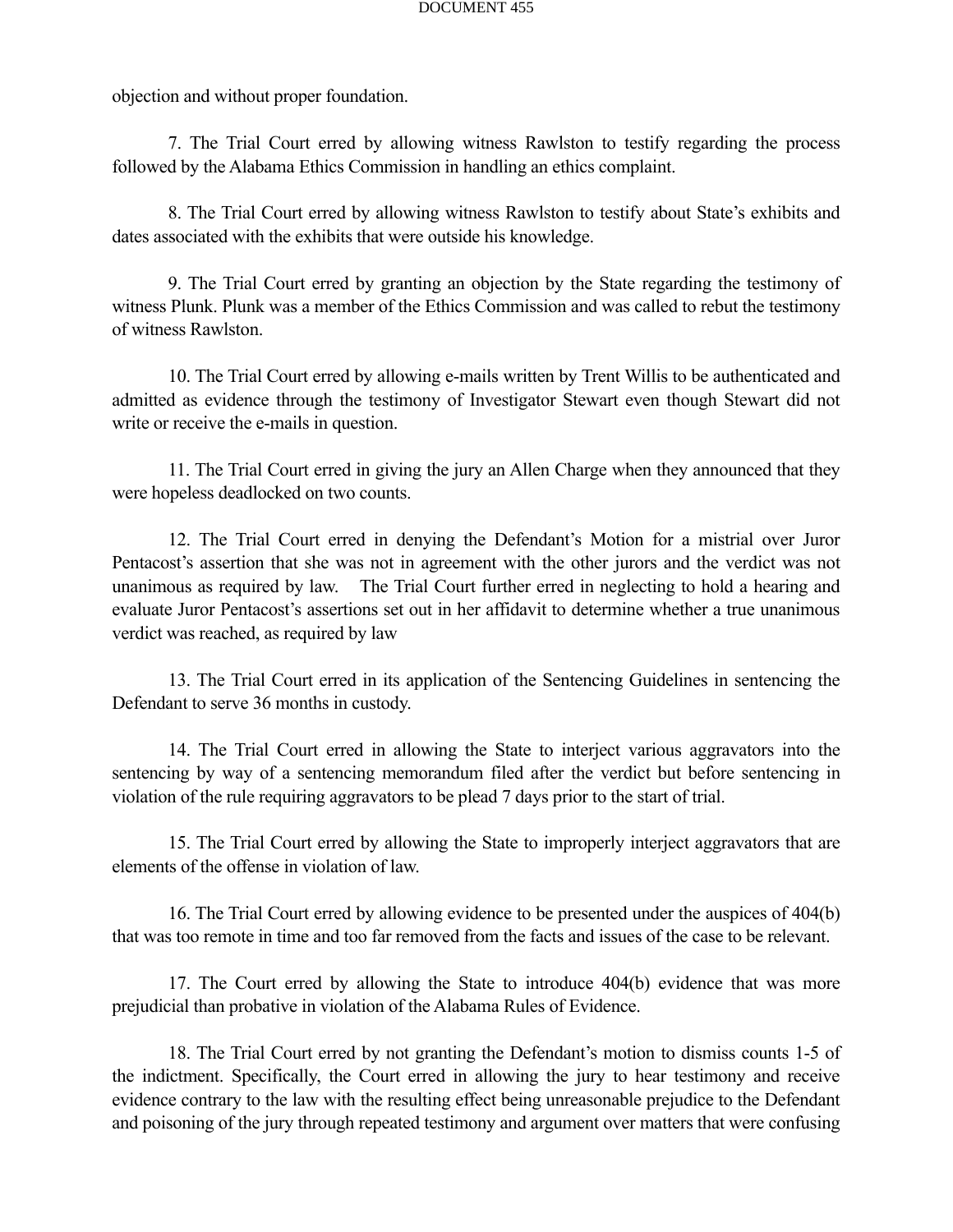### DOCUMENT 455

and matters from outside the trial of the case that the jury should not have been privy to.

19. The Trial Court erred in refusing to grant the Defendant's two Motions for Judgment of Acquittal in that the State failed to prove that monies taken from any account within the Sheriff's Department were not used "in furtherance of law enforcement".

20. The Trial Court erred by sentencing the Defendant to a custodial sentence in consideration of aggravators without stating the reasons in open court and in a sentencing order.

21. The Trial Court erred by allowing Jasper Roberts, an attorney of record for the State of Alabama, Attorney General's Office, to testify regarding an issue in the case.

22. The Trial Court erred in ruling that the State had not given witness Trent Willis a deal or inducement in exchange for testimony in that not prosecuting Trent Willis for Theft of Property 1st Degree for two years until after he testified in the trial at hand is leniency likely to influence his testimony at trial.

23. The State failed to prove a prima facie case in regards to Counts Two and Thirteen in that there was no proof that any money was missing.

24. The Trial Court erred in excluding parts of expert witness Steve Raby's testimony after the testimony was heard by the jury and by giving a limiting instruction regarding the same.

25. The Trial Court erred in not declaring a mistrial due to witness intimidation by the State or agents of the State.

26. The State committed prosecutorial misconduct through overt and continuous efforts by the prosecution to confuse the jury by referencing local, county and state laws over objection.

27. The State committed prosecutorial misconduct by invading the province of the Court, over objection, and improperly commenting on the law.

28. The State committed prosecutorial misconduct by interjecting their personal feelings about the evidence and bolstering their witnesses.

29. The verdict is contrary to the great weight of evidence.

30. The verdict is contrary to law.

31. The conviction is contrary to law and evidence.

32. The evidence produced at trial is insufficient to support a finding of defendant's guilt beyond a reasonable doubt.

33. The evidence produced at trial is insufficient to support a verdict.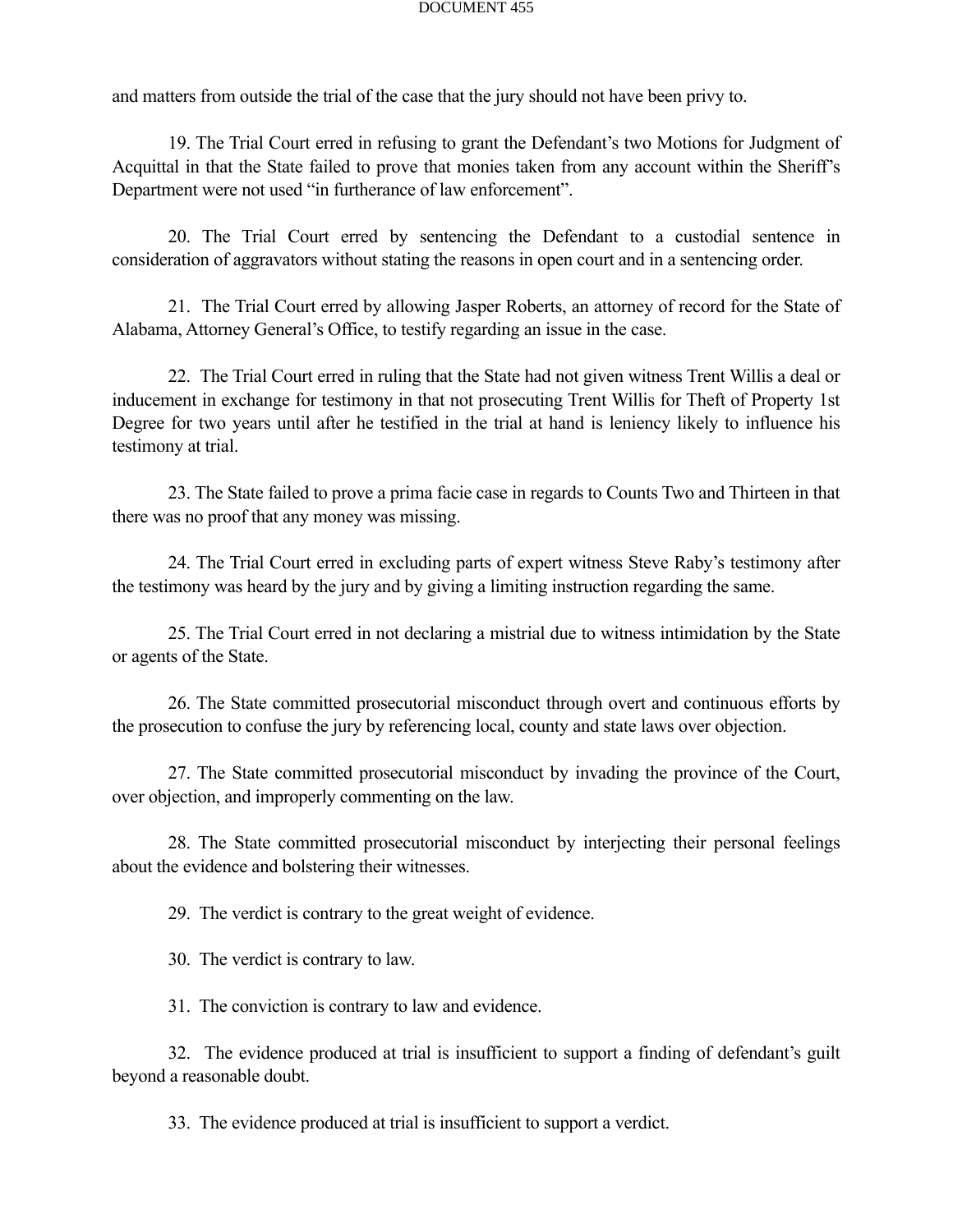### DOCUMENT 455

34. The judgment of the Court is contrary to the law.

35. The Court erred by overruling the separate and several objections of defendant during the trial.

36. The Court erred by sustaining the separate and several objections of the State made during trial.

37. The Court erred in its rulings as to the admissibility of testimony at trial.

38. The Court erred in its ruling on the admissibility of evidence presented at the trial of this case.

39. The Court erred by overruling Defendant's motions to suppress evidence presented at trial.

40. The Court erred by failing to sustain each and every objection made by the defendant during the course of the trial.

41. The Court erred by failing to sustain each and every motion made by defendant before, during and after trial.

42. The Court erred by denying defendant's motions for mistrial.

43. The trial court erred by refusing to give each and every jury instruction requested by the defendant.

44. Defendant's sentence is in violation of State and Federal constitutional provisions.

45. The court erred by allowing the prosecutor to repeatedly interject his personal views into the trial, to vouch for the credibility of witnesses and evidence and give his opinion as to the strength of certain evidence.

46. The Trial Court erred in allowing the State's visual aids to be sent to the jury room during deliberations.

47. The Trial Court erred in allowing the Court Clerk to excuse potential jurors without the Court's knowledge of the reason or the Court's approval of the excuse.

48. The Defendant adopts, re-asserts and incorporates herein by reference as if set out in full, all previous motions to dismiss or motions for mistrial whether written or oral.

49. Even though the Defendant was convicted of Theft 1st Degree, the Trial Court refused to order that the Defendant pay restitution. The State failed to prove that the Defendant acted with